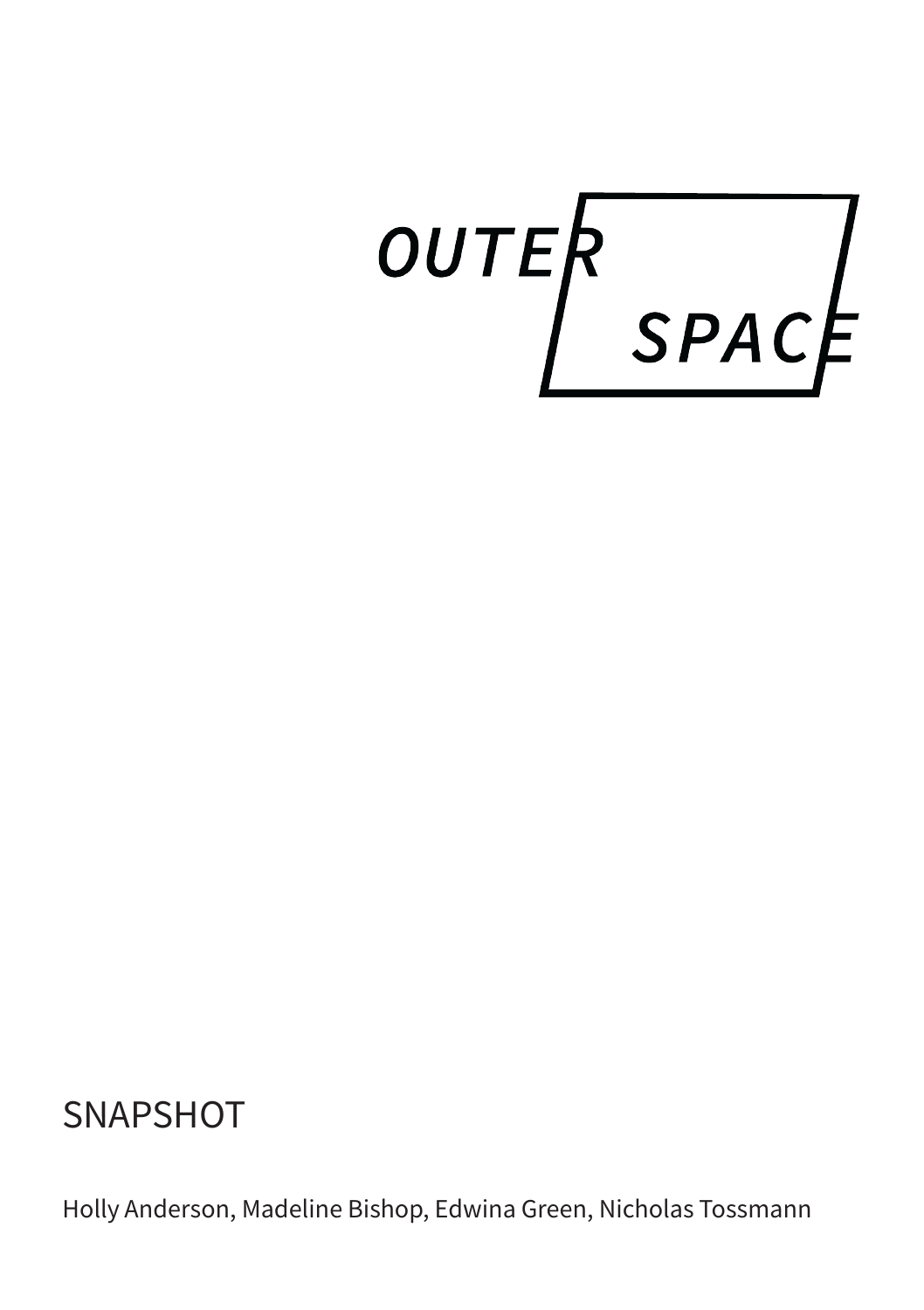#### Snapshot

Holly Anderson, Madeline Bishop, Edwina Green, Nicholas Tossmann

In the late nineteenth century, the emergence of gelatin silver bromide plates, with a shutter speed of 1/25th of a second, transformed photography from a technology of slow duration to a technology of instantaneity. At this moment photography bought into consciousness a form of instantaneity that is not possible to observe with the naked eye.<sup>1</sup> The snapshot progressed via technological innovation to become the dominant mode of photography, continuing today with increased presence owing to the ubiquity of mobile technologies for the capture and display of images.

For André Bazin, snapshot photography preserves a singular moment from the continual stream of interlacing moments that comprise life. By virtue of its speed and mechanical method of production, photography acts to extract a single moment and converts it into an object. The method of photographic production dislocates the image from its usual context, allowing it to continue outside of the flow of time.2

The titular term, *Snapshot*, acts as an apt metaphor for the process by which this exhibition was assembled. Each artwork in this exhibition was selected by the Outer Space programming committee from an open call earlier this year. The exhibition presents a selection of artworks that came together as proposals and exist now on the gallery walls and floor as objects. Side by side these artworks present a snippet of each artist's practice. Collected here, they function like a series of snapshots placed side by side in a photographic album.<sup>3</sup>

<sup>1</sup> Doane, M.A. (2006) 'Real Time: Instantaneity and the Photographic Imaginary', *Stillness and Time: Photography and the Moving Image*, London: Photoforum and Photoworks, p. 25.

<sup>2</sup> Bazin, A (1967) 'The Ontology of the Photographic Image', *What is Cinema?,* Volume 1, Trans. H. Gray. Berkeley: University of California Press, p.14.

<sup>3</sup> Photographic albums, either paper or digital, act as an archive of chronological moments without a binding order.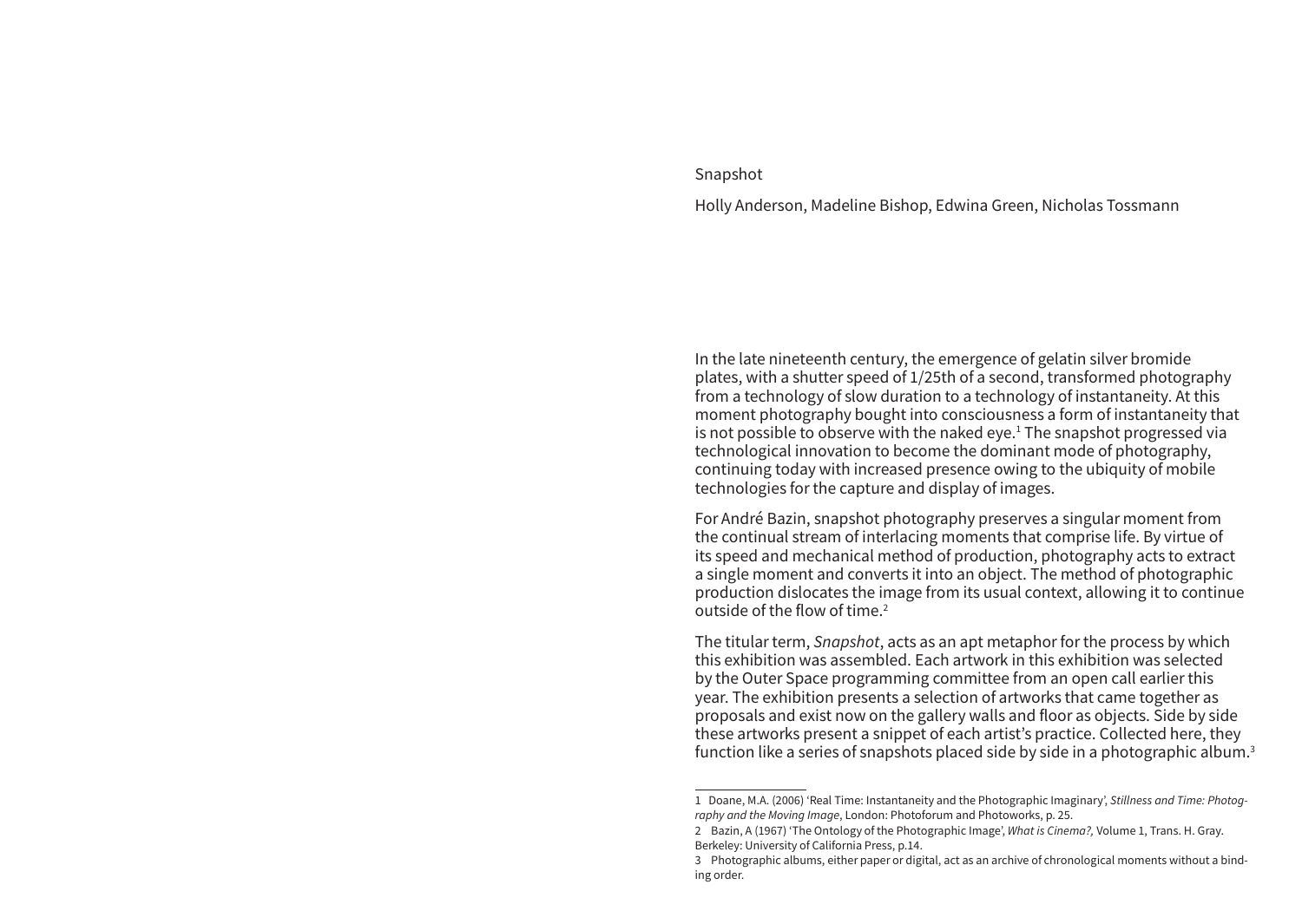The artworks presented in *Snapshot* are broadly concerned with the experience of the present moment as part of the continual flow of time and space, which extends before and after the moments depicted.

Holly Anderson's paintings depict the floorboards of the domestic space she occupied during the 2020 lockdown. Rather than representing the floorboards as they exist in space, she depicts them with a skewed perspective, reflecting the warping of our understanding of time and space when disconnected from the usual routines of daily life.

Anderson started each painting with a single floorboard at the centre and moved outward. Each floorboard was defined by the one that was painted before it. Slowly, the connection to actual space and its memetic representation became evasive and the space became elastic.

The floorboards of a Queenslander provide a porous barrier for the occupants of the house, as air whips through the cracks on a windy day and, of an evening, light shines from inside to out. Within the context of lockdowns these houses provide a poor form of isolation, they cannot be properly sealed and are always open to the elements, with insects and geckos moving in and out at will. The floorboards became a metaphor for the impossibility of total isolation.

The resulting paintings depict a psychological state that is unhinged from space and is located within the extended timeframe of lockdowns, which binds it to the historical moment of its construction.

Edwina Green's video, *Selah*, starts with a handheld point-of-view shot of the landscape. Wind animates the branches and leaves. The voiceover asks, "what do I do, to look after country?". As a visual response to this question, the video cuts to a point-of-view handheld shot looking down at an open fire, as oysters are placed, turned and removed. The voice speaks to a dislocation when one is off country, and the personal ways to connect when not physically present.

The last line of the video is a personal answer to the general question that opens the video. "I eat oysters, I cook them over a fire, I think of middens. Layers of familial lines, filled with familiarity." Middens that line coastal areas are sites that connect the past and present.

Nicholas Tossmann's text installation, *Foresight Downfall*, speaks to the dynamic between the fluidity of speculation and the stasis of a decisive conclusion. Foresight implies a projection beyond the present moment. Downfall, on the other hand, exists within the present and past, never in the

#### future.

Tossmann takes words and turns them into objects that occupy space within the gallery. The word "downfall" seems to have fallen off the wall and lays on the floor as a reflection of "foresight". For Tossmann, the work contains a feeling of lament as a focus on the future inhibits an ability to live in the present. In this way we might think of the word downfall as a shadow that follows foresight. Downfall is the fear that drives an obsession with foresight, speculation and prediction, to the detriment of the present.

Madeline Bishop uses photography to document performative moments that have been staged for the camera. The bodies in each image are defined by their context, which is made clear via the presence and absence of figures in the paired photographs on the wall.

The photographs depict maternal relationships. However, the consistency of staged elements across each group of images reference the means of production as well as the content. The photographs evoke the indexical nature of photography, as they document a moment that actually took place between mothers and children, while actively working against the indexicality of the image, because the gestures enacted are staged. As mothers and daughters embrace, synchronise movements or entwine in awkward gestures, physical proximity is translated as an image of closeness. This speaks to a central tension between the photograph as a suspended moment and as a representation.

The works in *Snapshot* were selected via a circumstantial process: a call out, a series of unrelated proposals, a selection committee and a gallery. The works in the exhibition will sit together for four weeks. During this time, audiences will draw connections between the works and the works will become intwined for this moment. But, as the exhibition is packed down and the works returned to the artists, they will resume a life that is independent of each other. Earlier, I spoke of the exhibition as a photographic album, but if we are to think more broadly, we might think of a pile of snapshot photographs that are arranged and re-arranged and this exhibition is one arrangement among many in the life of each artwork.

Simone Hine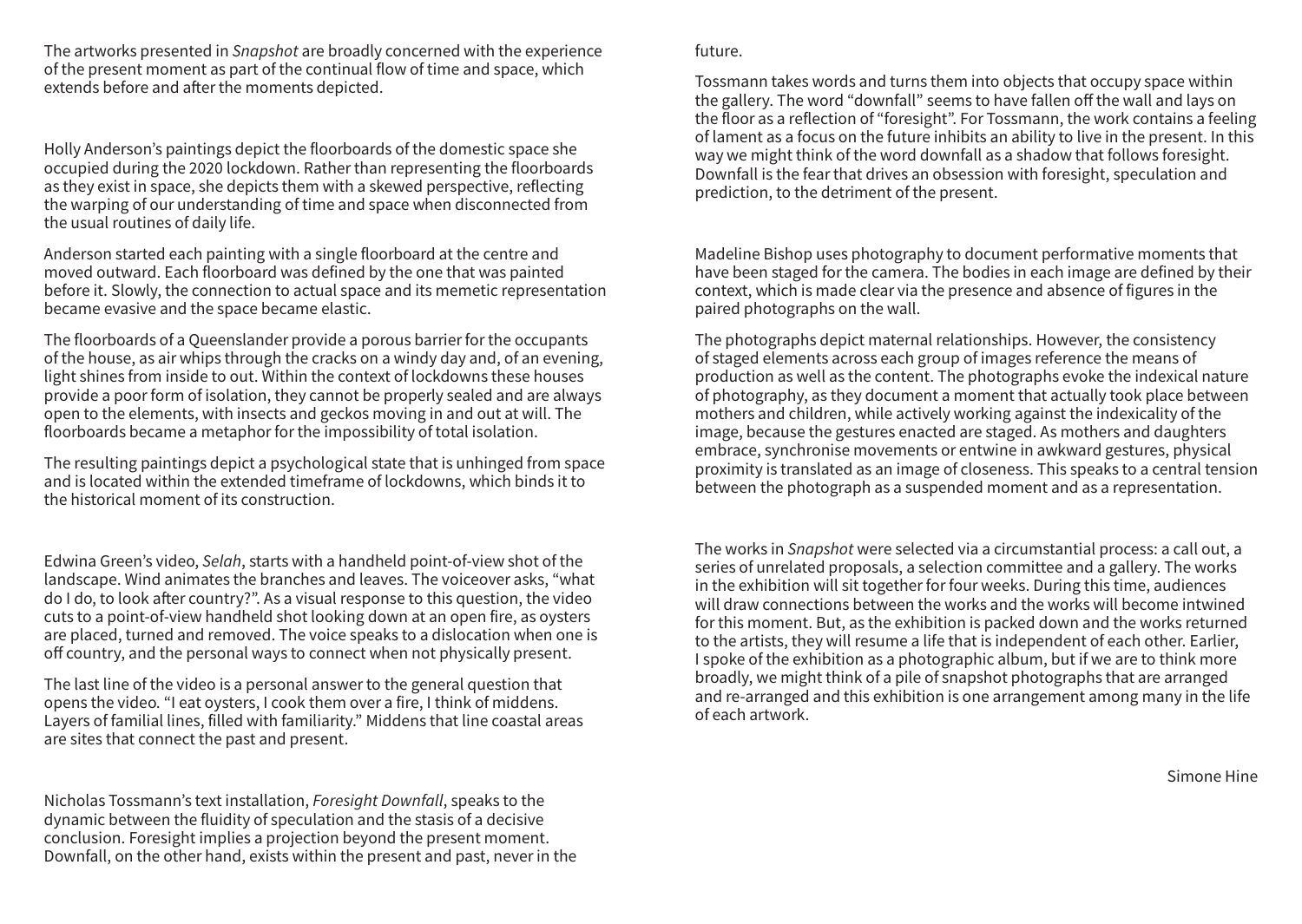

1

Nicholas Tossmann, 2021, *Foresight Downfall*, Black vinyl.

2

## From Left to Right

Holly Anderson, *Boards (blonde)*, 2020, oil on panel, 30.5 x 40.6 cm. Holly Anderson, *Boards (skylight)*, 2020, oil on panel, 23 x 30.5 cm. Holly Anderson, *Boards (verandas)*, 2020, oil on panel, 41 x 51 cm. Holly Anderson, *Boards (bridge)*, 2020, oil on panel, 35.5 x 28 cm.

3

Edwina Green, 2021, *Selah*, Digital Video, 3:41.

#### 4

### From Left to Right

Madeline Bishop, 2020, *David and Penny*, Inkjet prints from photographic negatives Madeline Bishop, 2019, *Deb and Anita*, Inkjet prints from photographic negatives Madeline Bishop, 2020, *Stef and Marina*, Inkjet prints from photographic negatives Madeline Bishop, 2020, *Neil and Vasantha*, Inkjet prints from photographic negatives Madeline Bishop, 2020, *Farah and Farida*, Inkjet prints from photographic negatives